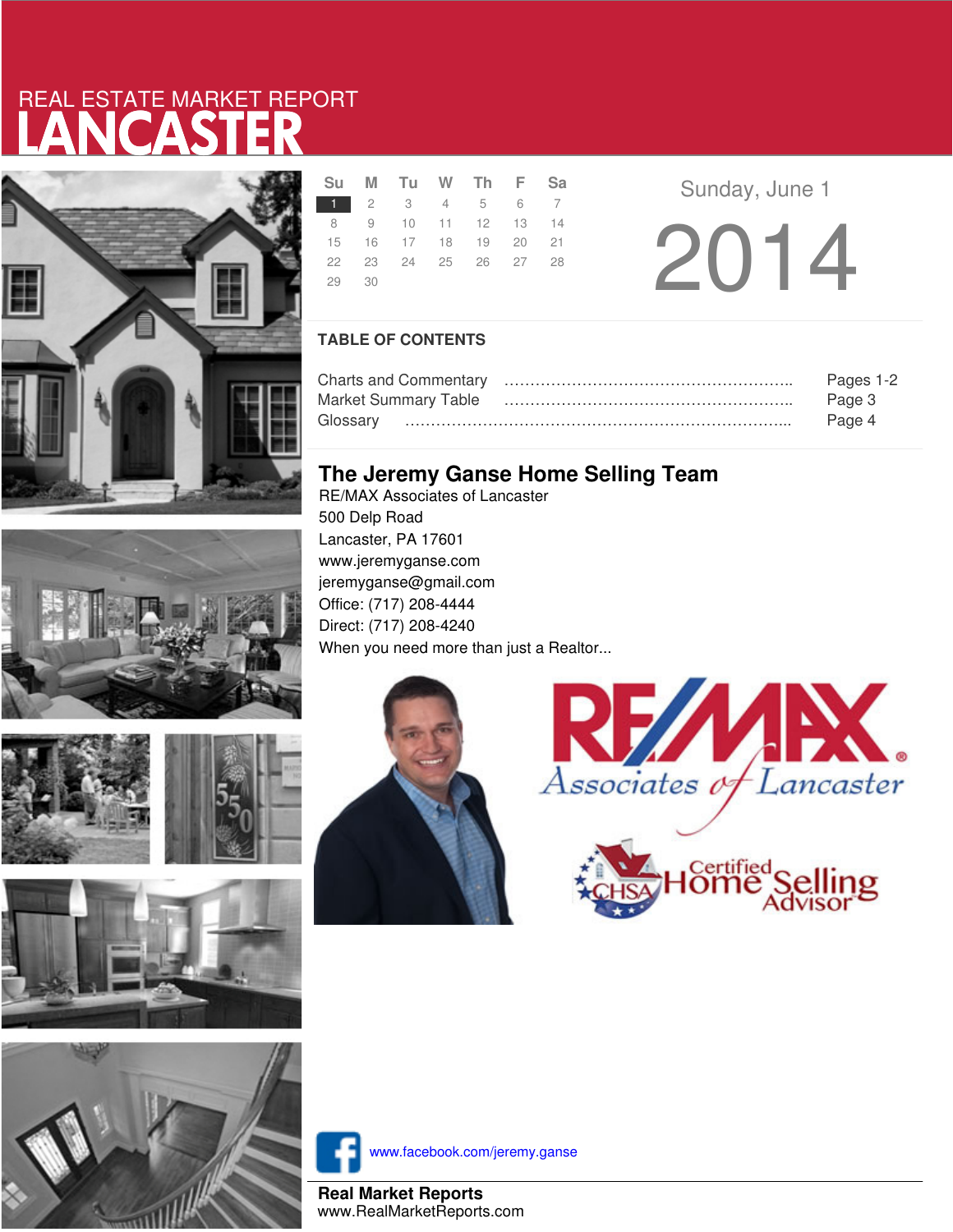

Sunday, June 1, 2014

## The Jeremy Ganse Home Selling Team

jeremyganse@gmail.com RE/MAX Associates of Lancaster Office: (717) 208-4444

at the real estate market. Currently there are 916 sales pending in the market overall, leaving 2594 listings still for sale. The resulting pending ratio is 26.1% (916 divided by 3,510). So you might be asking yourself, that's great... but what exactly does it mean? I'm glad you asked! *Let's take a look*

The pending ratio indicates the supply & demand of the market. Specifically, a high ratio means that listings are in demand and quickly going to contract. Alternatively, a low ratio means there are not enough qualified buyers for the existing supply.

**"Current inventory is described as mildly active."**

Taking a closer look, we notice that the \$150K - \$200K price range has a relatively large number of contracts pending sale.

We also notice that the \$150K - \$200K price range has a relatively large inventory of properties for sale at 476 listings. The average list price (or asking price) for all properties in this market is \$250,777.





A total of 2086 contracts have closed in the last 6 months with an average sold price of \$184,686. Breaking it down, we notice that the \$150K - \$200K price range contains the highest number of sold listings.

Alternatively, a total of 1567 listings have failed to sell in that same period of time. Listings may fail to sell for many reasons such as being priced too high, having been inadequately marketed, the property was in poor condition, or perhaps the owner had second thoughts about selling at this particular time. The \$100K - \$150K price range has the highest number of off-market listings at 312 properties.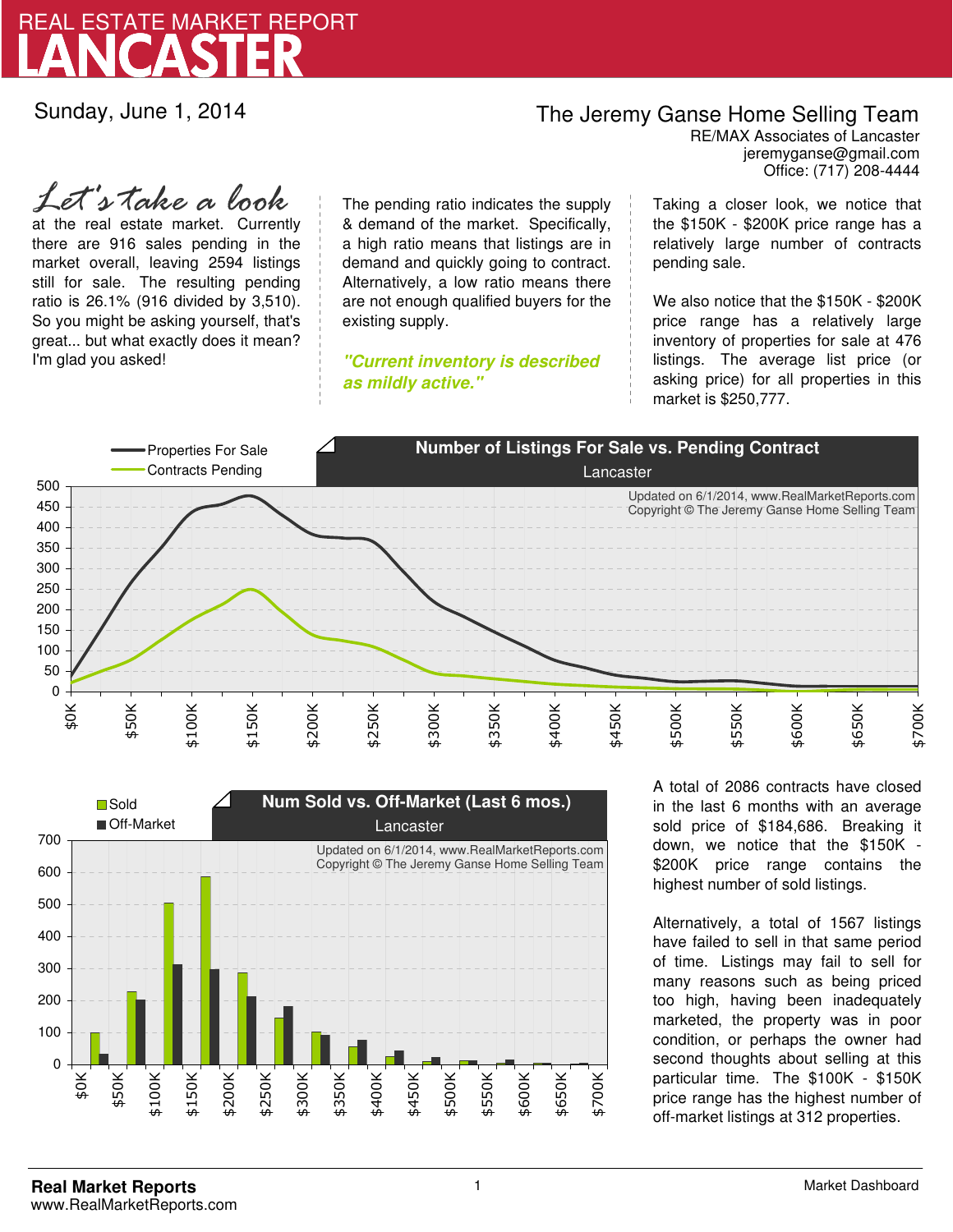## LANCASTER REAL ESTATE MARKET REPORT

Sunday, June 1, 2014

### The Jeremy Ganse Home Selling Team

jeremyganse@gmail.com RE/MAX Associates of Lancaster Office: (717) 208-4444

Looking at the chart to the right, you might be wondering why average days on market (DOM) is important. This is a useful measurement because it can help us to determine whether we are in a buyer's market (indicated by high DOM), or a seller's market (indicated by low DOM). Active listings (properties for sale) have been on the market for an average of 156 days.

Analysis of sold properties for the last six months reveals an average sold price of \$184,686 and 75 days on market. Notice that properties in the \$500K - \$550K price range have sold quickest over the last six months.

The recent history of sales can be seen in the two charts below. The average sold price for the last 30 days was \$190,073 with an average DOM of 74 days.

Since the recent DOM is less than the average DOM for the last 6 months, it is a positive indicator for demand. It is always important to realize that real estate markets can fluctuate due to many factors, including shifting interest rates, the economy, or seasonal changes.



### **"The average list-to-sales ratio for this area is 97.2%."**

Ratios are simple ways to express the difference between two values such as list price and sold price. In our case, we typically use the list-to-sale ratio to determine the percentage of the final list price that the buyer ultimately paid. It is a very common method to help buyers decide how much to offer on a property.

Analysis of the absorption rate indicates an inventory of 7.5 months based on the last 6 months of sales. This estimate is often used to determine how long it would take to sell off the current inventory of properties if all conditions remained the same. It is significant to mention that this estimate does not take into consideration any additional properties that will come onto the market in the future.



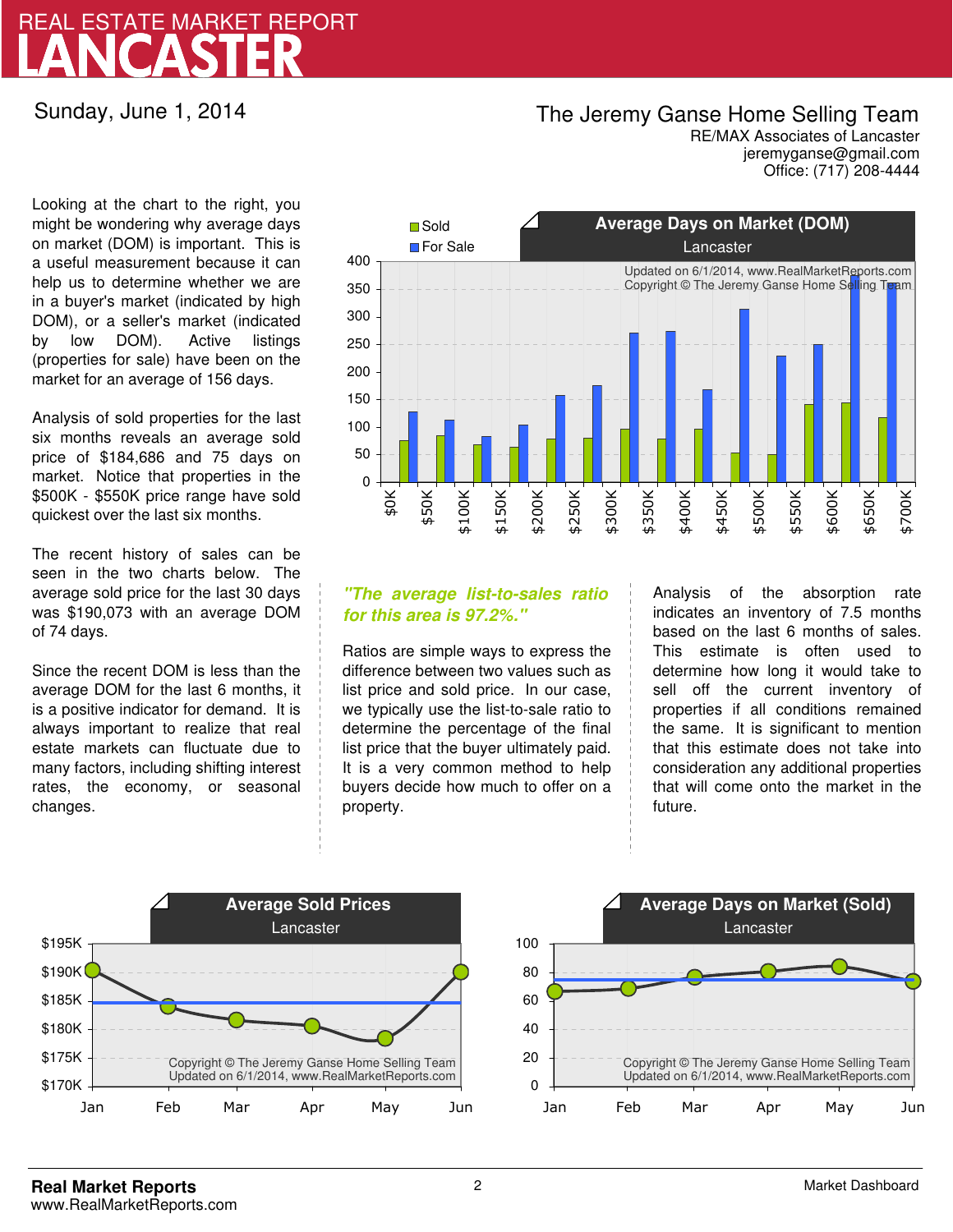# LANCASTER REAL ESTATE MARKET REPORT

Sunday, June 1, 2014

## The Jeremy Ganse Home Selling Team

jeremyganse@gmail.com RE/MAX Associates of Lancaster Office: (717) 208-4444

|                                    |                    | <b>Contracts Pending [2]</b> |                   |                   |                  | Off-Market in the Last 6 Months [3] |              |                |                   |                               | <b>Absorption Rate</b>   |                   |  |                         |      |
|------------------------------------|--------------------|------------------------------|-------------------|-------------------|------------------|-------------------------------------|--------------|----------------|-------------------|-------------------------------|--------------------------|-------------------|--|-------------------------|------|
|                                    |                    | For Sale <sup>[1]</sup>      |                   |                   |                  | Sold in the Last 6 Months [4]       |              |                |                   |                               |                          |                   |  |                         |      |
|                                    | <b>Price Range</b> | Total                        | Avg<br><b>DOM</b> | Avg               | Total            | Pending<br>Ratio                    | <b>Total</b> | <b>Total</b>   | Avg<br><b>DOM</b> | Avg Orig<br><b>List Price</b> | Avg<br><b>List Price</b> | Avg               |  | List to<br><b>Sales</b> | Mos. |
| Min.                               | Max.               | <b>Num</b>                   |                   | <b>List Price</b> | <b>Num</b>       |                                     | <b>Num</b>   | <b>Num</b>     |                   |                               |                          | <b>Sold Price</b> |  |                         |      |
| \$0                                | \$49,999           | 37                           | 128               | \$44,005          | 22               | 37.3%                               | 35           | 100            | 76                |                               | \$39,230                 | \$35,506          |  | 90.5%                   | 2.2  |
| \$50,000                           | \$99,999           | 265                          | 113               | \$79,978          | 78               | 22.7%                               | 202          | 229            | 85                |                               | \$84,732                 | \$78,648          |  | 92.8%                   | 6.9  |
| \$100,000                          | \$149,999          | 436                          | 83                | \$129,257         | 175              | 28.6%                               | 312          | 506            | 69                |                               | \$131,629                | \$127,954         |  | 97.2%                   | 5.2  |
| \$150,000                          | \$199,999          | 476                          | 104               | \$177,146         | 249              | 34.3%                               | 298          | 587            | 64                |                               | \$175,925                | \$172,248         |  | 97.9%                   | 4.9  |
| \$200,000                          | \$249,999          | 383                          | 158               | \$228,132         | 139              | 26.6%                               | 213          | 286            | 79                |                               | \$226,635                | \$222,202         |  | 98.0%                   | 8.0  |
| \$250,000                          | \$299,999          | 365                          | 175               | \$275,774         | 110              | 23.2%                               | 183          | 147            | 80                |                               | \$280,819                | \$274,105         |  | 97.6%                   | 14.9 |
| \$300,000                          | \$349,999          | 220                          | 271               | \$327,439         | 46               | 17.3%                               | 93           | 102            | 97                |                               | \$328,588                | \$321,954         |  | 98.0%                   | 12.9 |
| \$350,000                          | \$399,999          | 146                          | 274               | \$375,046         | 32               | 18.0%                               | 77           | 56             | 78                |                               | \$380,343                | \$371,058         |  | 97.6%                   | 15.6 |
| \$400,000                          | \$449,999          | 77                           | 168               | \$428,830         | 19               | 19.8%                               | 44           | 27             | 96                |                               | \$430,734                | \$419,289         |  | 97.3%                   | 17.1 |
| \$450,000                          | \$499,999          | 41                           | 315               | \$482,583         | 12               | 22.6%                               | 24           | 11             | 54                |                               | \$480,314                | \$472,360         |  | 98.3%                   | 22.4 |
| \$500,000                          | \$549,999          | 25                           | 230               | \$526,243         | $\boldsymbol{8}$ | 24.2%                               | 12           | 13             | 50                |                               | \$552,219                | \$522,915         |  | 94.7%                   | 11.5 |
| \$550,000                          | \$599,999          | 27                           | 250               | \$584,562         | $\overline{7}$   | 20.6%                               | 15           | 5              | 141               |                               | \$583,560                | \$569,700         |  | 97.6%                   | 32.4 |
| \$600,000                          | \$649,999          | 14                           | 376               | \$634,850         | 1                | 6.7%                                | 6            | $\overline{5}$ | 145               |                               | \$654,660                | \$625,780         |  | 95.6%                   | 16.8 |
| \$650,000                          | \$699,999          | 14                           | 361               | \$686,186         | 6                | 30.0%                               | 6            | $\overline{c}$ | 117               |                               | \$672,500                | \$655,000         |  | 97.4%                   | 42.0 |
| \$700,000                          | $+$                | 68                           | 177               | \$1,058,085       | 12               | 15.0%                               | 47           | 10             | 206               |                               | \$1,080,247              | \$977,559         |  | 90.5%                   | 40.8 |
| <b>Market Summary &gt;&gt;&gt;</b> |                    | 2,594                        | 156               | \$250,777         | 916              | 26.1%                               | 1,567        | 2,086          | 75                |                               | \$190,097                | \$184,686         |  | 97.2%                   | 7.5  |

Status = [1] A; [2] P; [3] E, L, W; [4] C

County = Lancaster

1

Property Type = Residential/Farm

Date Range = 12/01/2013 to 06/01/2014 Date Range = 12/01/2014